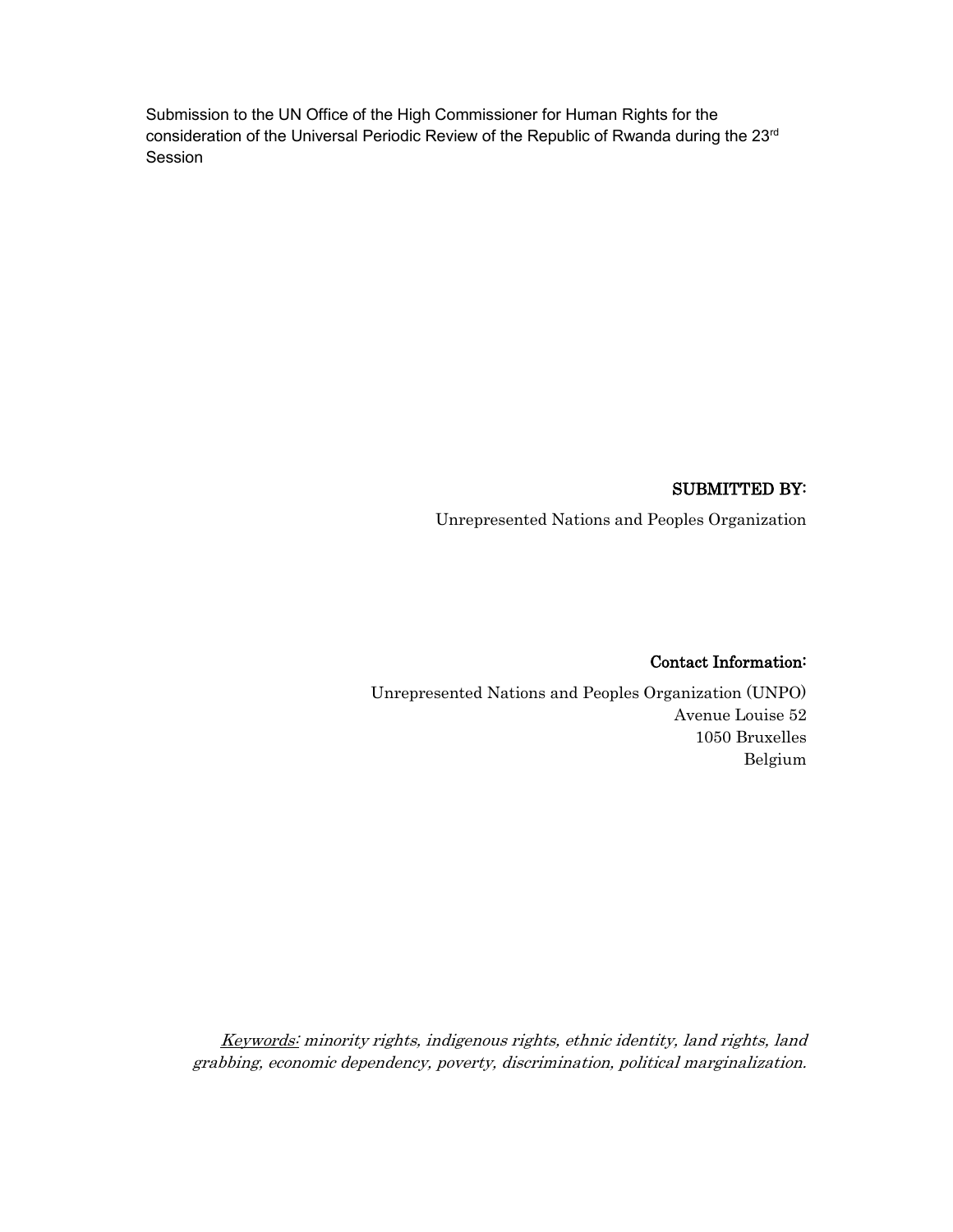## I. Introduction

This report, submitted by the Unrepresented Nations and Peoples Organization (UNPO) on the occasion of the  $23<sup>rd</sup>$  session of the Universal Periodic Review, during which the Republic of Rwanda is under consideration, will focus on the human rights violations occurring in the country, with a special emphasis on the situation of the Batwa indigenous group. First, the report will open with a brief introduction to the Batwa. Second, it will outline the main human rights violations taking place in Rwanda in the context of the international human rights treaties it has signed and ratified, with a particular focus on the violations suffered by the Batwa. Lastly, it will present a series of recommendations to facilitate the discussions during the 23rd Session.

## II. Batwa

The Batwa, also called Twa or Pygmies of Central Africa, are an indigenous people living across the borders of the Democratic Republic of Congo, Uganda, Burundi and Rwanda. Their territory expands over 100,000 square kilometres. They traditionally inhabited the mountainous forested areas around Lake Kivu and Lake Edward in the Great Lakes Region. However, since their eviction following the arrival of arable farmers and cattle keepers who started cultivating a big part of their land several centuries ago, they migrated to various rural areas.

The name "Batwa" derives from the term "Twa", used in the Bantu languages of most sub-Saharan Africa to designate hunter-gatherers or former hunter-gatherers, who are recognized as the original inhabitants of their area with a very low social status. The term "Mutwa" refers to one person, while "Batwa" designates the people.

The Batwa are estimated to number between 86,000 and 112,000, among which between 33,000 and 35,000 live in Rwanda. These are estimations, since Rwanda has legally banned data collection on the ethnic composition of its population. The Batwa are one of the three ethnic groups living in Rwanda, the two others being the Hutus and the Tutsis. It is estimated that the Batwa represent 0.4% of the population.

The Rwandan Batwa live scattered in small communities, at the periphery of small and medium-sized towns. They have experienced a sharp drop of their population size due to discrimination, extreme poverty and lack of access to healthcare. From 1978 to 1991, the number of Batwa decreased by 40%, despite the national average population growth of about 50%. The Batwa constitute the most disadvantaged and vulnerable group in Rwanda.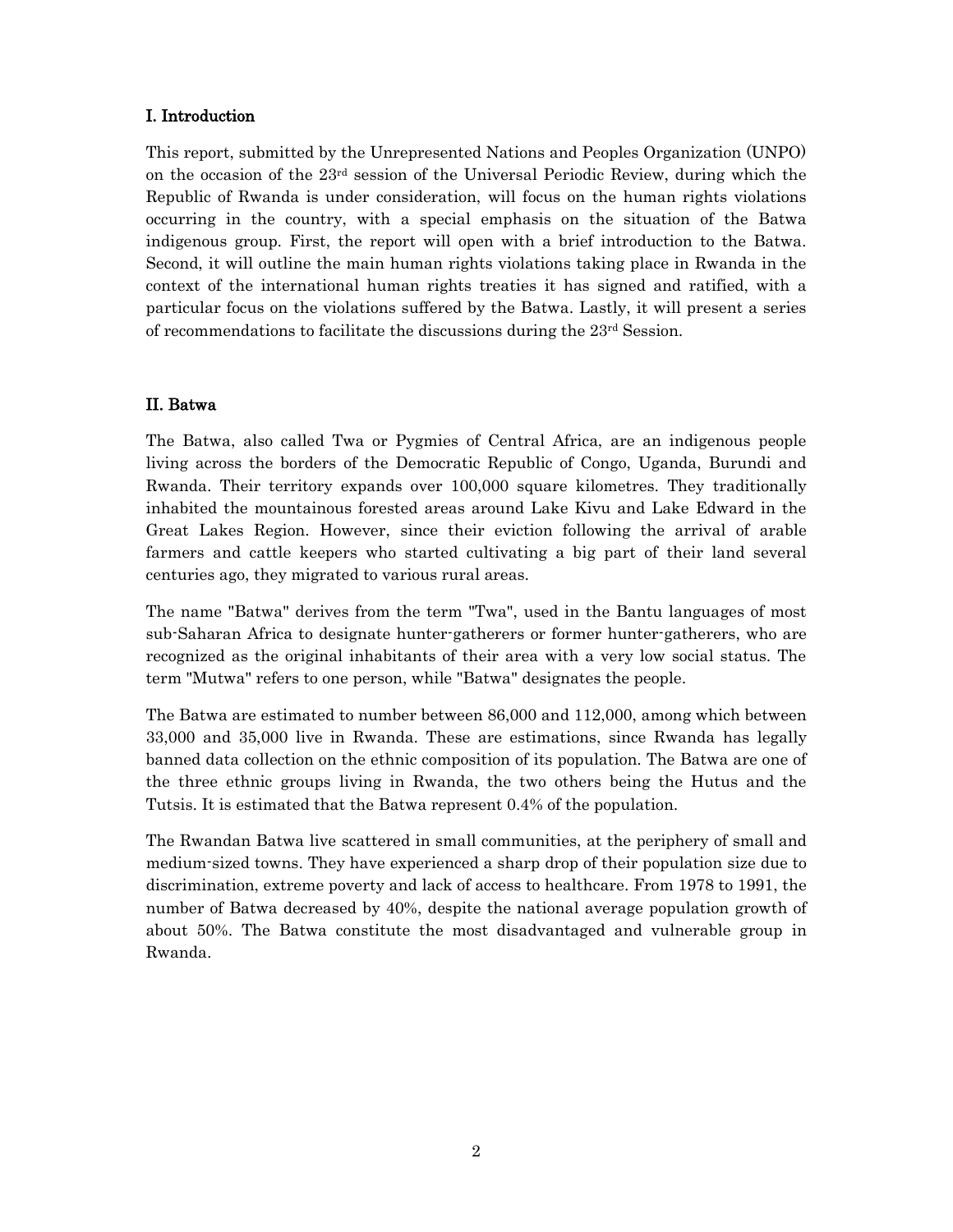#### III. Human Rights Issues

The 1994 genocide has led the Rwandan Government to put a ban on ethnic identification. This policy affects all areas of the Batwa's lives and leads to the denial of their existence as a separate community and of their most fundamental human rights. The Batwa also suffer from land grabbing, leading both to an infringement of their cultural rights – their culture being closely linked to their environment – and to economic dependency and impoverishment. Discrimination against the Batwa is both societal and Governmental, as the Batwa are absent from decision-making and governing structures, debilitating their ability to influence policy.

## a. Land Grabbing

 $\overline{a}$ 

As a result of the creation of national parks and economic development, particularly in the 1970s and 1980s, the Batwa were displaced from their lands without compensation, making them the poorest and most marginalized community of Rwandan society. After the 1994 genocide, the Batwa also lost land to the thousands who had returned from exile. Subsequently, newly-established land bills such as the 2005 National Land Law gave far-reaching powers to the Government to confiscate lands that were allegedly "unused" or "abandoned" – including the forests and wetlands the Batwa depended upon for hunting, agriculture or gathering clay. As of today, the Batwa people are still waiting to receive compensation and land settlements, which would help rebuild their lives.<sup>1</sup>

Neighbouring communities also began subtly extending their fields to incorporate Batwa land over extended periods, accompanied by threats and intimidation, pushing them into landlessness, with 43% of Batwa families having no access to land, compared to the national average of 12%. Without the adequate skills to adapt to their new environments, the huge majority of them now live as squatters in various rural areas. Only in exceptional cases do the Batwa who lose land to their neighbours go to local authorities to complain as they do not believe they will be given a fair hearing, since in some instances, local authorities are also implicated in the land-grabbing process. Legal recourses for the Batwa are almost inexistent, as Rwandan property law provides little room for unofficial African land rights of ancestry. Furthermore, their lack of education also means they have little knowledge of their customary and constitutional rights.

<sup>&</sup>lt;sup>1</sup> Alternative Report of the civil society on the Universal Periodic Review of Rwanda (2011). Retrieved from: http://lib.ohchr.org/HRBodies/UPR/Documents/Session10/RW/JS1\_JointSubmission1\_eng.pdf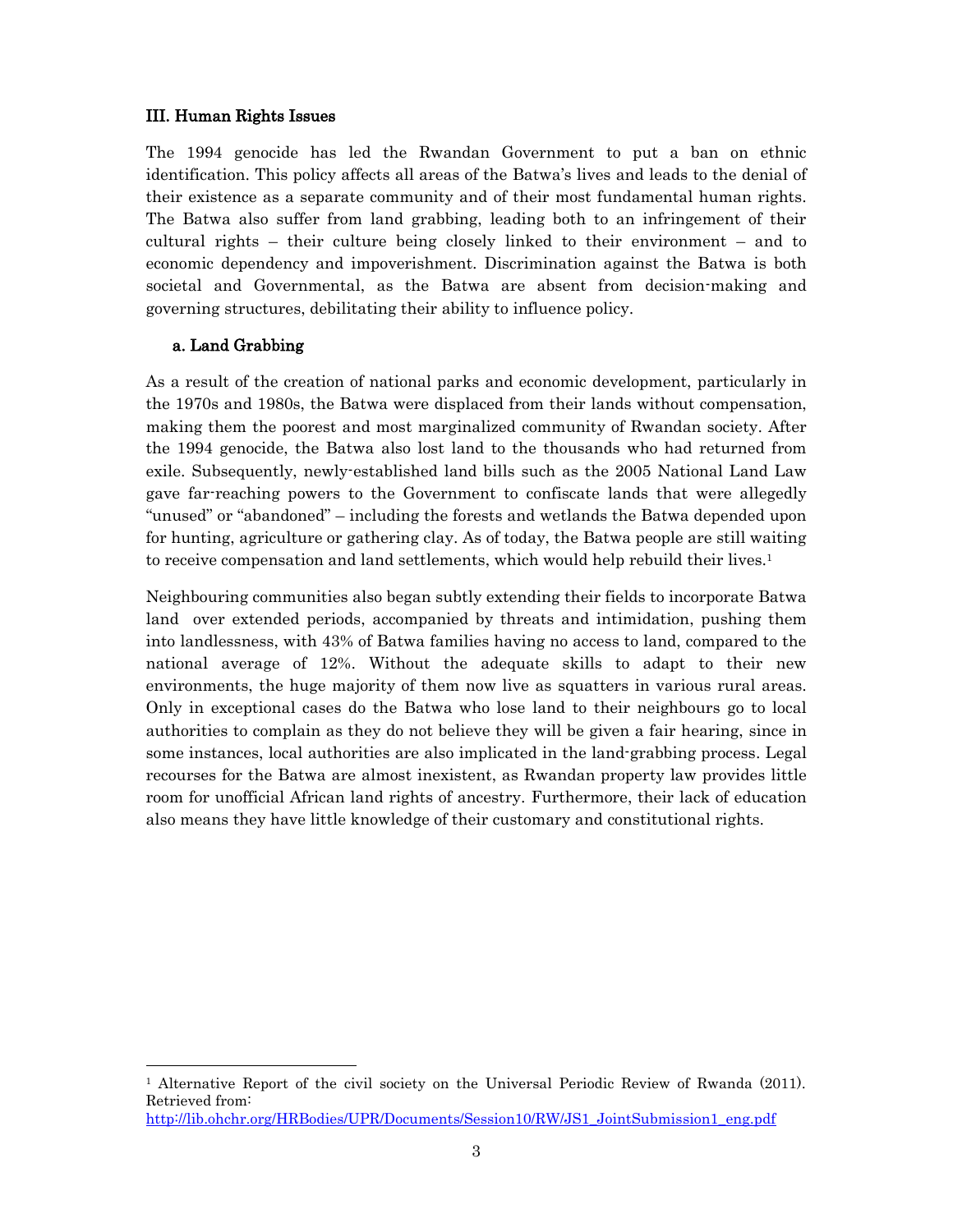# b. Economic Dependency and Inadequate Standard of Living

Many of the issues that will be raised in this section show the non-respect by Rwanda of the Batwa's right to work (ICESCR, art. 6) and right to an adequate standard of living (ICESCR, art. 11), which includes the right to food, the right to water and the right to adequate housing.

As a consequence of land grabbing, many Batwa have been forced into slavery-like conditions working the land of other Rwandans in exchange for food or begging to make a living. Since Batwa communities are stigmatized, they are often only considered for undignified or tedious jobs. The biggest hurdle is illiteracy: only 23% of the Batwa can read and write, compared to 52% of the general population of Rwanda.<sup>2</sup> Their lack of vocational and/or occupational skills contributes to their lack of economic autonomy, making it very difficult for Batwa to find work and escape poverty.

According to the Comprehensive Food Security and Vulnerability Analysis and the Nutrition Survey conducted in 2012 by the World Food Programme, 43% of children under five years suffer from chronic malnutrition.<sup>3</sup> The highest level of food insecurity persists in rural areas, primarily households headed by women, illiterate or or elderly persons, with little or no cultivable land, and a low income. <sup>4</sup> This high-risk profile matches the situation of many Batwa, who live in rural areas, suffer from a high illiteracy rate, and earn well below the average per capita income of 200 USD.5

Rwanda has made access to safe drinking water and adequate sanitation an essential goal of its development policies. However, the Batwa community has yet to benefit from this process. In a 2004 report, statistics show that the number of Batwa relying on unsafe sources of water is twice the national average. 6

The urgent need of the Batwa for adequate housing was noted by Ms Raquel Rolnik, the UN Special Rapporteur on the Rights to Adequate Housing, who conducted a mission to Rwanda in 2012. UNPO field visit to Rwanda in early December 2010 had reached the same conclusion. In Batwa communities living on the lower slopes of the Muhabura volcano, families of six or seven continue to live in tiny cramped shacks composed of plastic sheeting and grass, draped over sticks and wooden poles.

http://www.refworld.org/publisher,CESCR,,RWA,514709a82,0.html

http://www.unpo.org/members/7861

 $\overline{a}$ 

<sup>2</sup> African Commission's Working Group on Indigenous Populations/Communities (2010). Report of the African Commission's Working Group on Indigenous Populations/Communities: Mission to the Republic of Rwanda 1-5 December 2008. Retrieved from:

http://www.iwgia.org/iwgia\_files\_publications\_files/0474\_randa\_2-engelsk.pdf <sup>3</sup> World Food Programme. Rwanda – Overview. Retrieved from: http://www.wfp.org/countries/rwanda/overview

<sup>4</sup> E/C.12/RWA/2-4, Implementation of the International Covenant on Economic, Social and Cultural Rights – Combined second to fourth periodic reports, submitted under articles 16 and 17 of the Covenant – Rwanda (2010). Retrieved from:

<sup>5</sup> UNPO (2008). Batwa Member Page. Retrieved from:

<sup>6</sup> Thiebou, Wouther S.B. (2007). The Twa indigenous of Rwanda: A marginalized people in a postconflict society seen from a cultural and human rights perspective. Retrieved from: http://www.wouternaardevn.nl/documents/Thesis\_W.Thiebou.pdf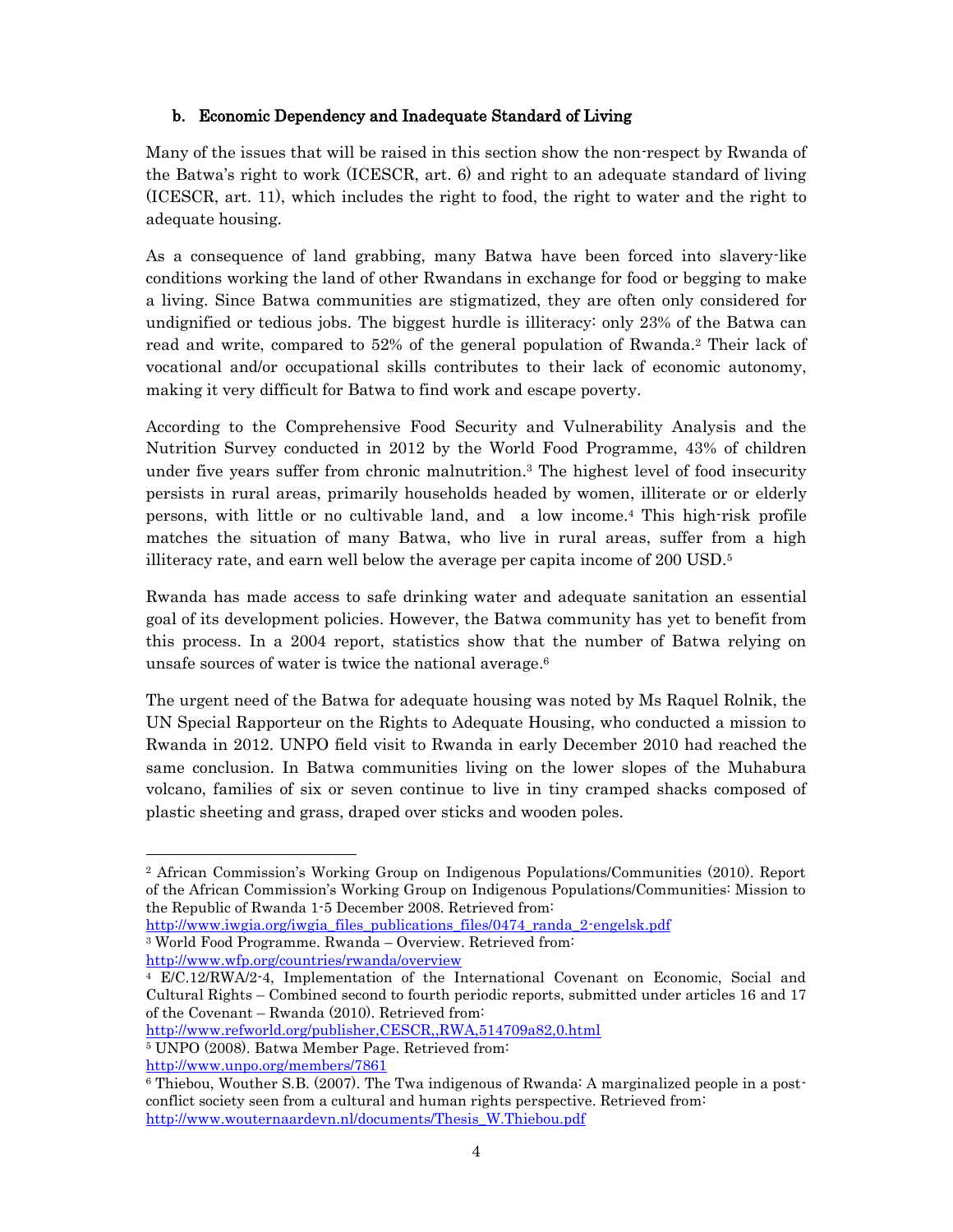# c. Education and Health

Rwanda ratified the Convention on the Rights of the Child (CRC) in 1991. Despite the recognition of the right of the child to the enjoyment of the highest attainable standard of health" (art. 24) and to education "on the basis of equal opportunity" (art. 28), the Batwa have the highest incidences of poverty and lowest access to social and health services of all Rwandans.

Firstly, Batwa cannot access health insurance schemes, as many Batwa still do not have official health documents. <sup>7</sup> Secondly, those who do enjoy "free" healthcare through Government or NGO programs are required to pay 10% of the total costs of treatment, which members of this impoverished community cannot cover. Thirdly, healthcare facilities are geographically distributed unevenly, often too far away from areas inhabited by Batwa communities. Finally, information collected by UNPO in December 2010 suggests that in some instances, doctors and nurses refuse to see Batwa patients, or even make derogatory or contemptuous comments about them or their appearance. The Batwa also lack health education. In a community visited by UNPO in 2013, due to the absence of reproductive health education, women continued to give birth to children they cannot sustain, leading to further hunger and overcrowding problems in the community.

The education level of the Batwa remains the lowest, and their school dropout rate the highest in Rwanda. Only about 45% of Batwa children go on to secondary school and only 5% attend university.8 Poverty, malnourishment and poor health in these communities are the leading cause of low education levels. Due to food insecurity, children leave school and beg on the street to help their parents. The waiving of tuition fees put in place by the Government is insufficient, if it is not accompanied by direct assistance, as Batwa parents usually lack money to buy school uniforms or materials. Another factor is discrimination; Batwa school children often hide their ethnicity, for fear of harassment by fellow students and teachers.

# d. Societal and Institutionalized Discrimination

 $\overline{a}$ 

The Batwa also suffer from societal and institutionalized discrimination, contrary to the International Convention on the Elimination of all Forms of Racial Discrimination (ICERD). The Batwa are perceived as backwards, unintelligent or lazy. This casual, but deeply damaging discrimination perpetuates their social exclusion and all its debilitating consequences.

The current Constitution of Rwanda (2003) acknowledges the rights of "marginalized and excluded groups" (art. 9). However, the Government refuses to recognize the Batwa as a group that is structurally marginalized. This renders them invisible to Government

<sup>7</sup> Minority Rights Group International (2000). The Batwa Pygmies of the Great Lakes Region. Retrieved from: http://www.minorityrights.org/download.php

<sup>8</sup> International Work Group for Indigenous Affairs (2011). Update 2011 – Rwanda. Retrieved from: http://www.iwgia.org/regions/africa/rwanda/893-update-2011-rwanda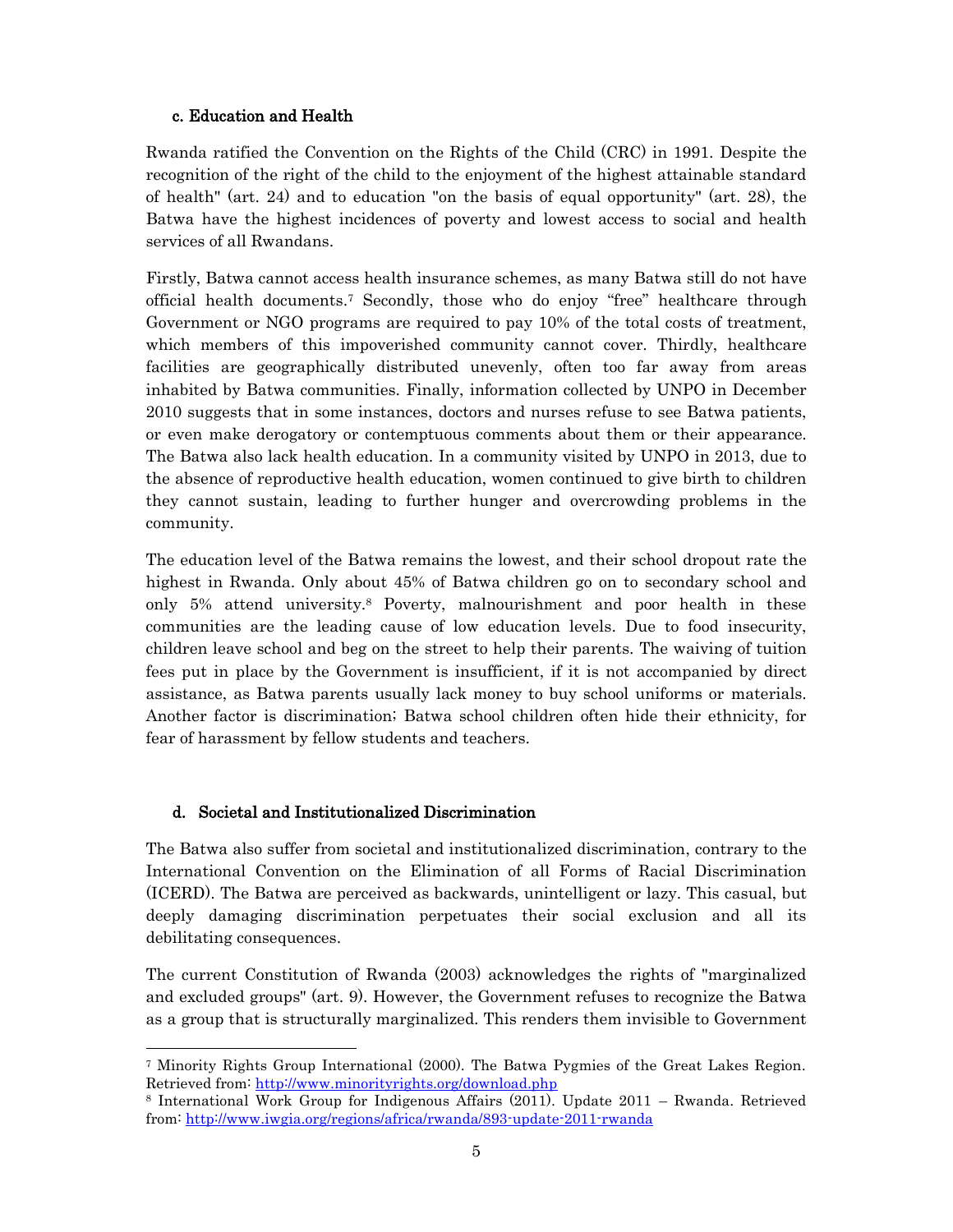programmes providing social, welfare and development services, such as primary healthcare, shelter and clean water. Most assistance programs do not reach the Batwa, because in some cases, staff at the local level have the power to re-direct assistance away from Batwa communities. UNPO has been notified of cases when authorities have tried to appropriate materials designated for income-generating projects targeting Batwa communities. This is contrary to the commitment of the State of Rwanda to eradicate State-sponsored discrimination (ICERD, art. 2.1).

## e. Suppression of Distinct Batwa Ethnic Identity

The grievances affecting the Batwa's daily life are further aggravated by the fact that the Government refuses to recognize the Batwa as a distinct ethnic group. All ethnic identification has been banned in Rwanda since 1994, in the name of defeating tribalism, ethnic strife, and advancing State unity and societal harmony. In 2003, the Rwandan Constitution officially outlawed discrimination on ethnic grounds. In this – theoretically – ethnic-blind society, the Batwa are thus unable to identify as members of their own community, which is a prerequisite for self-determination, guaranteed by the ICESCR (art. 1). The term used by the Government of Rwanda to describe the Batwa and other vulnerable groups is "historically marginalized people".9

This lack of recognition affects the Batwa in a negative way, since NGOs are also unable to address the specific challenges that Batwa communities face. Minority Rights Group reports that the Government had threatened to cut off all assistance to Batwa organisations, if they continued to self-identify as a distinct group. In 2004, for instance, the Rwandan Justice Ministry refused to grant legal status to the NGO Communauté des Autochtones Rwandais (CAURWA), if it continued to identify the Batwa as Rwanda's first inhabitants. In 2007, the Government once again threatened to not renew the charity licence of CAURWA, if it did not remove the term "indigenous" from the name of the organization.10 The restrictions placed upon organizations contravene the right to freedom of association and assembly (ICERD, art.  $5(d)(ix)$ ).

Rwandan Batwa do not feel like they are part of Rwandan society. According to a report submitted to the Senate by the Commission in charge of Social Affairs in July 2007 on the living conditions of the Batwa, communities "do not feel that they are Rwandans like other citizens".11

# f. Absence from Decision-Making and Governing Structures

 $\overline{a}$ 

Despite the fact that ICERD requires State-parties to take "concrete measures to ensure the adequate development and protection of certain racial groups", including affirmative

<sup>9</sup> African Commission's Working Group on Indigenous Populations/Communities (2010). Report of the African Commission's Working Group on Indigenous Populations/Communities: Mission to the Republic of Rwanda 1-5 December 2008. Retrieved from:

http://www.iwgia.org/iwgia\_files\_publications\_files/0474\_randa\_2-engelsk.pdf <sup>10</sup> Minority Rights Group International. Rwanda Overview. Retrieved from: http://www.minorityrights.org/4956/rwanda/rwanda-overview.html

<sup>11</sup> Commission in charge of Social Affairs, Human Rights and Social Issues (2007). Report on the Living Conditions of Some Rwandans Disadvantaged throughout History. P.7.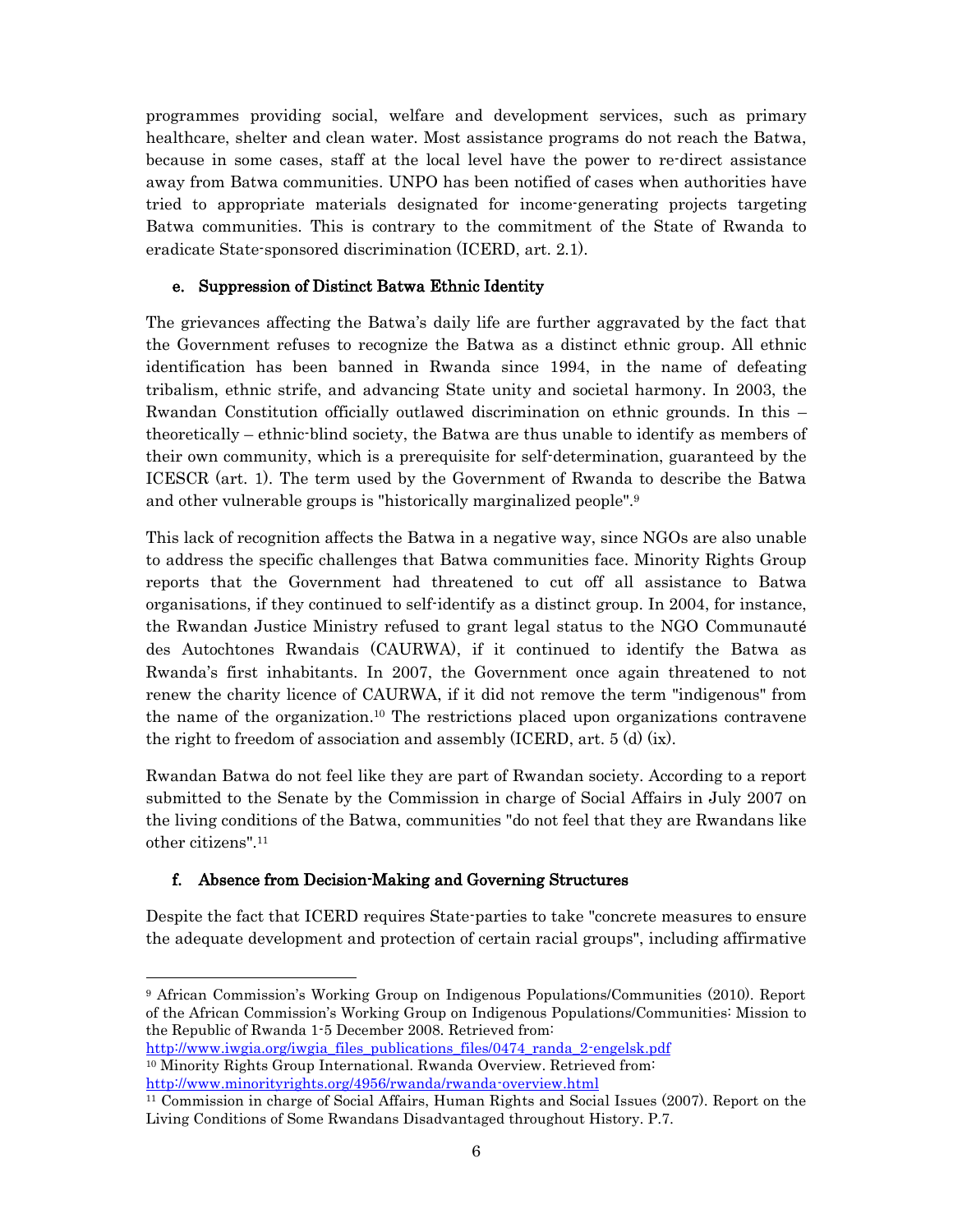action measures to allow for the full participation of these groups in political life (ICERD, art 2.2), the Batwa are almost entirely absent from grassroots, regional and national governing structures. They face challenges in participating in local decisionmaking procedures as a result of widespread discrimination and a general lack of recognition of their distinct ethnic or cultural identity. To combat this detrimental deficit, the Batwa need their own organizations, representing local communities to external institutions like State structures, intergovernmental organizations and NGOs.12 However, as a result of their marginalization and high levels of illiteracy, active participation in Rwanda's political life is currently inconceivable for many Batwa.13 Furthermore, the criminalization of discourse on ethnic issues hampers the establishment of associations and community projects that would tackle Batwa-specific problems or challenges.

# g. Cultural Rights

As a consequence of the human rights violations mentioned in this document, Batwa cultural heritage lacks protection in Rwanda. The Government persistently fails to respect the distinct nature of Batwa culture and recognize its contributions to the cultural diversity of Rwanda. It is becoming increasingly difficult to resist cultural assimilation; some younger Batwa are not aware that Batwa language exists.14

Forests have always been a core feature of the Batwa identity and way of life. Since the Batwa were driven out of their homescapes, their cultural survival and ancient knowledge of the forest is threatened.

https://www.thegef.org/gef/sites/thegef.org/files/documents/Impact\_Eval\_Infodoc10.pdf

 $\overline{a}$ <sup>12</sup> Minority Rights Group International (2000). The Batwa Pygmies of the Great Lakes Region. Retrieved from: http://www.minorityrights.org/download.php

<sup>13</sup> UNPO (1995). UNPO Mission Report, Investigating the situation of the Batwa People of Rwanda. Retrieved from: http://unpo.org/images/reports/batwa%20report%201994.pdf

<sup>14</sup> GEF Evaluation Office (2007). Case Study: Impacts of Creation and Implementation of National Parks and of Support to Batwa on their Livelihoods, Well-Being and Use of Forest Products. Retrieved from: